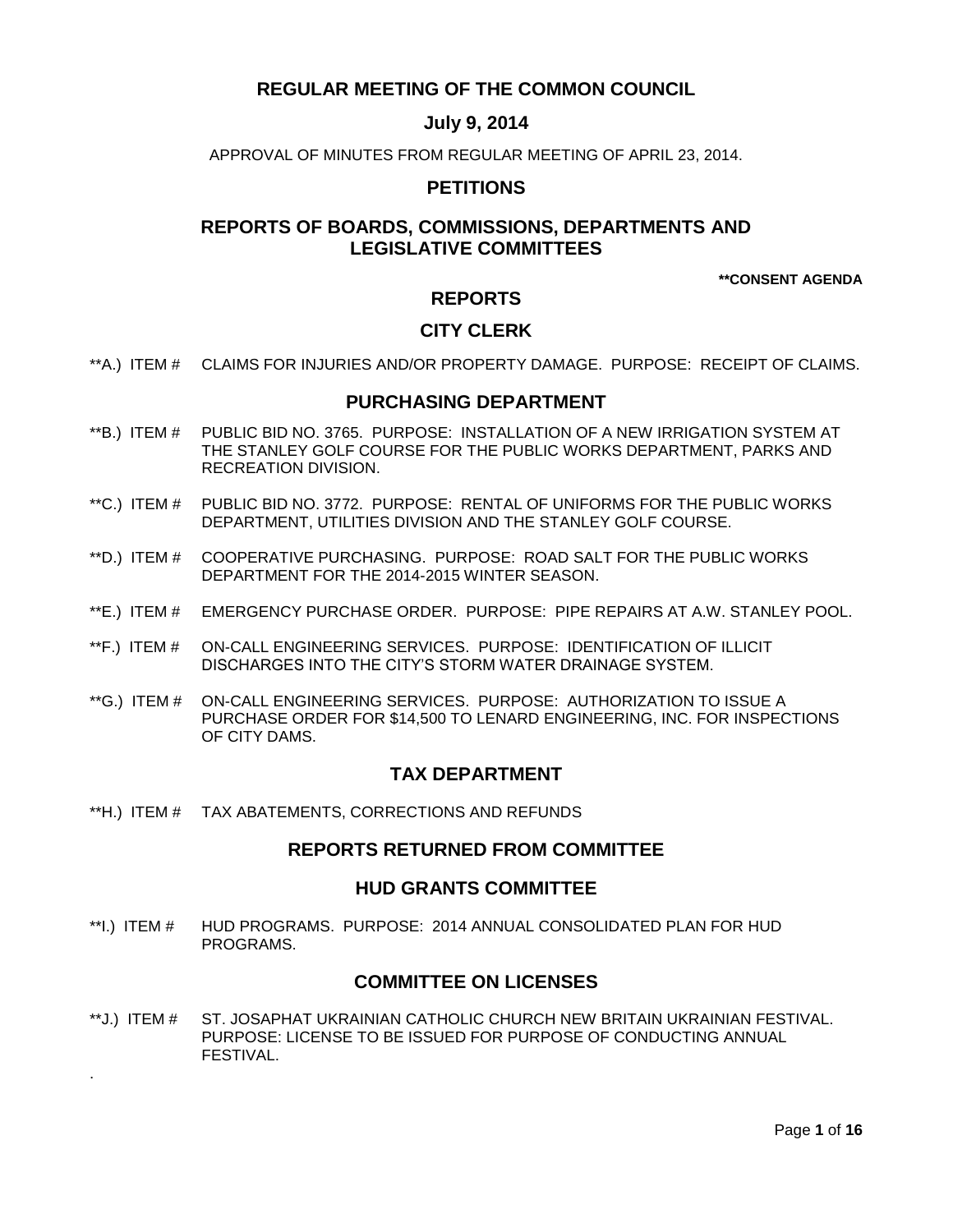# **RESOLUTIONS RETURNED FROM COMMITTEE**

- 1.) ITEM # [HUD PROGRAMS. PURPOSE: 2014 ANNUAL CONSOLIDATED PLAN FOR HUD](#page-7-2)  PROGRAMS. [J. GIANTONIO, E. SANCHEZ](#page-7-2)
- 2.) ITEM # [ST. JOSAPHAT UKRAINIAN CATHOLIC CHURCH](#page-8-0) NEW BRITAIN UKRAINIAN FESTIVAL. [PURPOSE: LICENSE TO BE ISSUED FOR PURPOSE OF CONDUCTING ANNUAL](#page-8-0)  [FESTIVAL. A. PLATOSZ](#page-8-0)

## **NEW RESOLUTIONS**

- 3.) ITEM # [GRANT FUNDED PERSONNEL PERFORM SERVICES WITHIN THE HEALTH](#page-8-1)  [DEPARTMENT. PURPOSE: MINIMIZING RISK OF SEXUALLY TRANSMITTED DISEASE](#page-8-1)  [THROUGH AWARENESS, IDENTIFICATION, TREATMENT AND INTERVENTION.](#page-8-1)  [A. PLATOSZ](#page-8-1)
- 4.) ITEM # [PLANS SO GRAND, LLC. OKTOBERFEST. PURPOSE: LICENSE TO BE ISSUED FOR](#page-9-0)  [PURPOSE OF CONDUCTING A FESTIVAL. A. PLATOSZ](#page-9-0)
- 5.) ITEM # [AMEND CODE OF ORDINANCES. PURPOSE: AMEND CODE OF ORDINANCES TO](#page-10-0)  [CREATE THE STANLEY PARK TRUST FUND DUE TO THE PROPOSED SALE OF STANLEY](#page-10-0)  [GOLF COURSE TO COSTCO. J. GIANTONIO, D. SALERNO](#page-10-0)
- 6.) ITEM # BUDGET ADOPTION [POLICE DEPARTMENT. PURPOSE: \\$5,000 SUPPLEMENTAL](#page-11-0)  [FUNDS FOR AN EXPOLORER POLICE ACADEMY. S. BIELINSKI, C.CARLOZZI, JR.,](#page-11-0)  [W. PABON, E. SANCHEZ, R. SMEDLEY](#page-11-0)
- 7.) ITEM # [CONTRACT WITH NATIONAL LAWN SPRINKLERS, INC. PURPOSE: INSTALLATION OF A](#page-11-1)  [NEW IRRIGATION SYSTEM AT STANLEY GOLF COURSE. J. GIANTONIO, D. SALERNO](#page-11-1)
- 8.) ITEM # BUDGET AMENDMENT [POLICE DEPARTMENT. PURPOSE: APPROPRIATIONS OF](#page-12-0)  [FUNDS IN THE DRUG INVESTIGATION FUND. S. BIELINSKI, C. CARLOZZI, JR.,](#page-12-0)  [W. PABON, E. SANCHEZ, R. SMEDLEY](#page-12-0)
- 9.) ITEM # AMEND [SEC. 2-911 OF THE CODE OF ORDINANCES. PURPOSE: REORGANIZATION OF](#page-13-0)  [CITY DEPARTMENTS AND OFFICES, EXCEPT THE COMMON COUNCIL AND BOARD OF](#page-13-0)  [EDUCATION. W. PABON](#page-13-0)

## **UNFINISHED BUSINESS**

- 32554 RESOLUTION RE: APPROVAL OF AGREEMENT BETWEEN THE CITY OF NEW BRITAIN AND LOCAL 1186. TABLED 11/13/2013
- 32697 REPORT OF PURCHASING DEPT. RE: ON CALL ENGINEERING SERVICES LANDFILL AND RECYCLING CENTER COMPLIANCE MONITORING – PUBLIC WORKS DEPT. TABLED 04/23/2014
- 32719 REPORT OF PURCHASING DEPT. RE: HEATING AND AIR CONDITIONING MAINTENANCE AND REPAIRS AT THE SENIOR CENTER TABLED 05/14/2014
- 32676 RESOLUTION RE: FISCAL YEAR 2015 COMMUNITY SERVICES BUDGET AMENDMENTS. TABLED 06/11/2014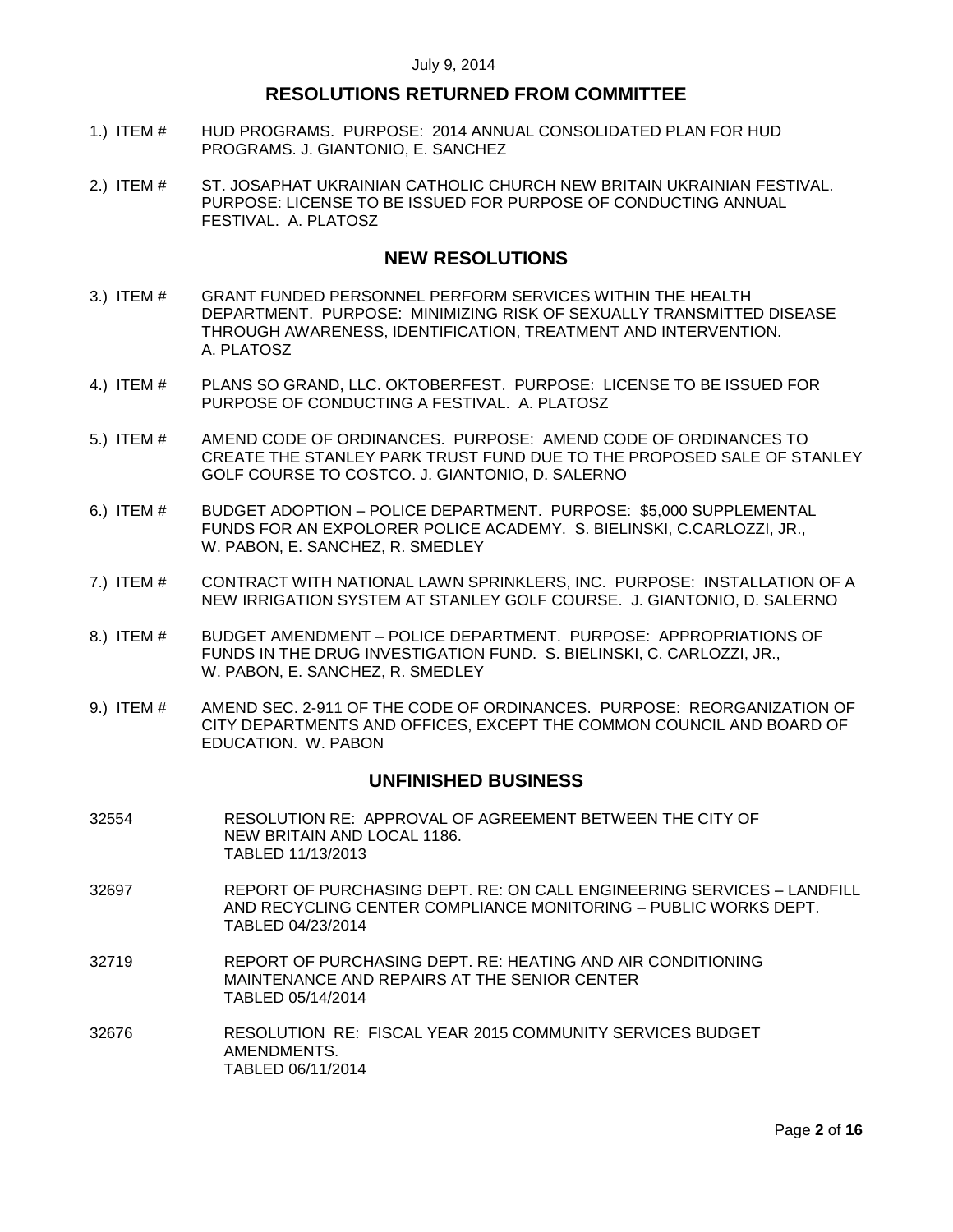## **REGULAR MEETING OF THE COMMON COUNCIL**

## **July 9, 2014**

APPROVAL OF MINUTES FROM REGULAR MEETING OF APRIL 23, 2014.

# **PETITIONS**

# **REPORTS OF BOARDS, COMMISSIONS, DEPARTMENTS AND LEGISLATIVE COMMITTEES**

**\*\*CONSENT AGENDA**

## **REPORTS**

## **CITY CLERK**

<span id="page-2-0"></span>\*\*A.) ITEM # CLAIMS FOR INJURIES AND/OR PROPERTY DAMAGE. PURPOSE: RECEIPT OF CLAIMS.

REPORT OF: CITY CLERK

To Her Honor, the Mayor, and the Common Council of the City of New Britain: the undersigned beg leave to report the following:

ITEM #: RE: CLAIMS FOR INJURIES AND/OR PROPERTY DAMAGE

CLAIMANTS NAME Aponte, Maximino Bajuk, Beata Wilkinson, John

> Mark H. Bernacki City Clerk

# **PURCHASING DEPARTMENT**

- <span id="page-2-1"></span>\*\*B.) ITEM # PUBLIC BID NO. 3765. PURPOSE: INSTALLATION OF A NEW IRRIGATION SYSTEM AT THE STANLEY GOLF COURSE FOR THE PUBLIC WORKS DEPARTMENT, PARKS AND RECREATION DIVISION.
- REPORT OF: Finance Dept., Purchasing Division

To Her Honor, the Mayor, and the Common Council of the City of New Britain: the undersigned beg leave to report the following:

ITEM #:

RE: Public Bid No. 3765 Automatic Irrigation System at the Stanley Golf Course for the Public Works Department, Parks and Recreation Division

DATE: July 9, 2014

Public Bid No. 3765 was solicited and received in accordance with the Purchasing Ordinances of the City of New Britain for the installation of a new automatic irrigation system at the Stanley Golf Course for the Public Works Department, Parks and Recreation Division. The present irrigation system for the twenty-seven (27) playing holes at the golf course is over forty (40) years old. The cost of the irrigation system to the City will be for only eighteen (18) playing holes. Costco will pay for the other nine (9) playing holes as per their agreement with the City. An appropriation was authorized by Council within the Capital Projects Fund, Stanley Golf Course Irrigation Project, account number 0083237101-5454. However, it is anticipated that the annual debt service payments related to this new irrigation system will be funded by the interest generated on the proceeds of the Stanley Golf Course property sale to Costco.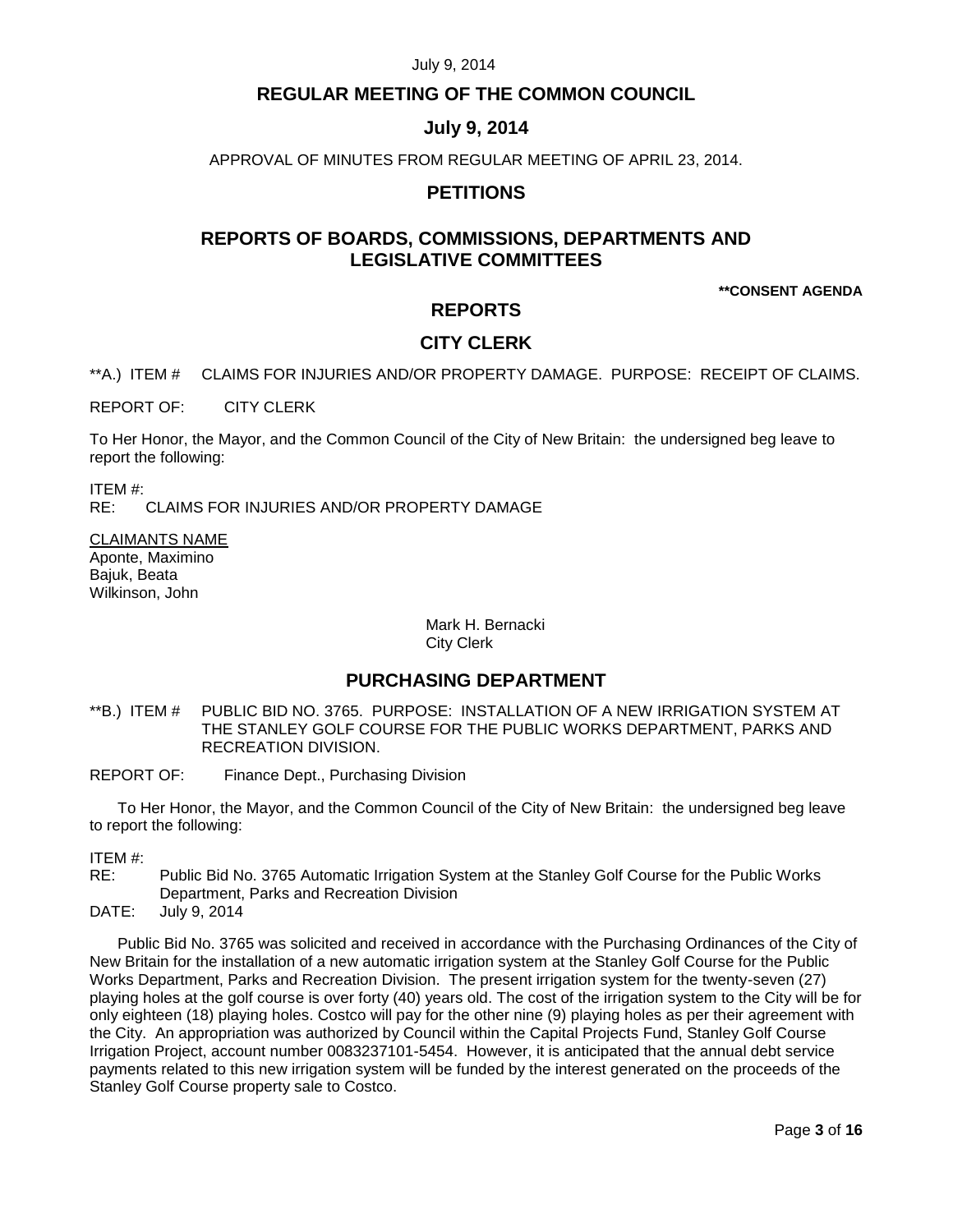Invitations to bid were solicited and the bid was duly advertised in the New Britain Herald Newspaper, the City and State of Connecticut's Department of Administration Services websites and mailed to sixteen (16) irrigation companies. The Purchasing Agent did not receive any letters from the irrigation companies on the mailing list who indicated that they could not respond to the bid request. The responses were received as per attached.

The bids were reviewed for conformance to specifications by the Public Works Department, Park and Recreation Division's administration and the Purchasing Agent. The Deputy Director of the Public Works Department is recommending the bid be awarded to National Lawn Sprinklers, Inc. of North White Plains, NY who submitted the lowest responsible bid and met all of the bid specifications.

RESOLVED, That the Mayor is hereby authorized to enter into a contract with National Lawn Sprinklers, Inc. of North White Plains, NY and a purchase order issued to them in the amount of \$1,749,000 for the installation of an automatic irrigation system at eighteen (18) playing holes at the Stanley Golf Course for the Public Works Department, Park and Recreation Division, per the terms and specifications of Public Bid No. 3765.

## Jack Pieper Purchasing Agent

- <span id="page-3-0"></span>\*\*C.) ITEM # PUBLIC BID NO. 3772. PURPOSE: RENTAL OF UNIFORMS FOR THE PUBLIC WORKS DEPARTMENT, UTILITIES DIVISION AND THE STANLEY GOLF COURSE.
- REPORT OF: Finance Dept., Purchasing Division

To Her Honor, the Mayor, and the Common Council of the City of New Britain: the undersigned beg leave to report the following:

ITEM #:

RE: Public Bid No. 3772 Uniform Rental for the Public Works Department, Utilities Division and Stanley Golf Course

DATE: July 09, 2014

Public Bid No. 3772 was solicited and received in accordance with the Purchasing Ordinances of the City of New Britain for the Rental of Uniforms for the Public Works Department, Utilities Division and the Stanley Golf Course. Funding is available for the Rental of Uniforms in the Public Works Department's, Uniform and Clothing Accounts, 001315006-5127, Street/Fleets, and 001419005-5127, Equipment Maintenance, Utilities Division 9303500204-5127, Water Maintenance Expense and the Stanley Golf Course, 001419005-5127.

Invitations to bid were solicited and the bid was duly advertised in the New Britain Herald Newspaper, the City and State of Connecticut's Department of Administration Services websites and mailed to eighteen (18) Uniform Companies. The Purchasing Agent did not receive any letters from Uniform Companies on the mailing list indicating they could not respond to the bid request. The responses were received as per the attached.

The bids were reviewed for conformance to specifications by the Public Works Department, Utilities Division and the Stanley Golf Course Administration along with the Purchasing Agent. Therefore the Director of the Public Works Department is recommending that the bid be awarded to White Way Cleaners of Wallingford, CT. which was the overall lowest bidder and met all bid specifications.

RESOLVED: That the Purchasing Agent is hereby authorized to enter into a contract and issue standing purchases order to White Way Cleaners of Wallingford, CT. for the Rental of Uniforms for the Public Works Department, Utilities Division and the Stanley Golf Course for a period of three (3) years beginning August 1, 2014 to July 31, 2017 per the attached pricing, terms and specifications of Public Bid No. 3772.

> Jack Pieper Purchasing Agent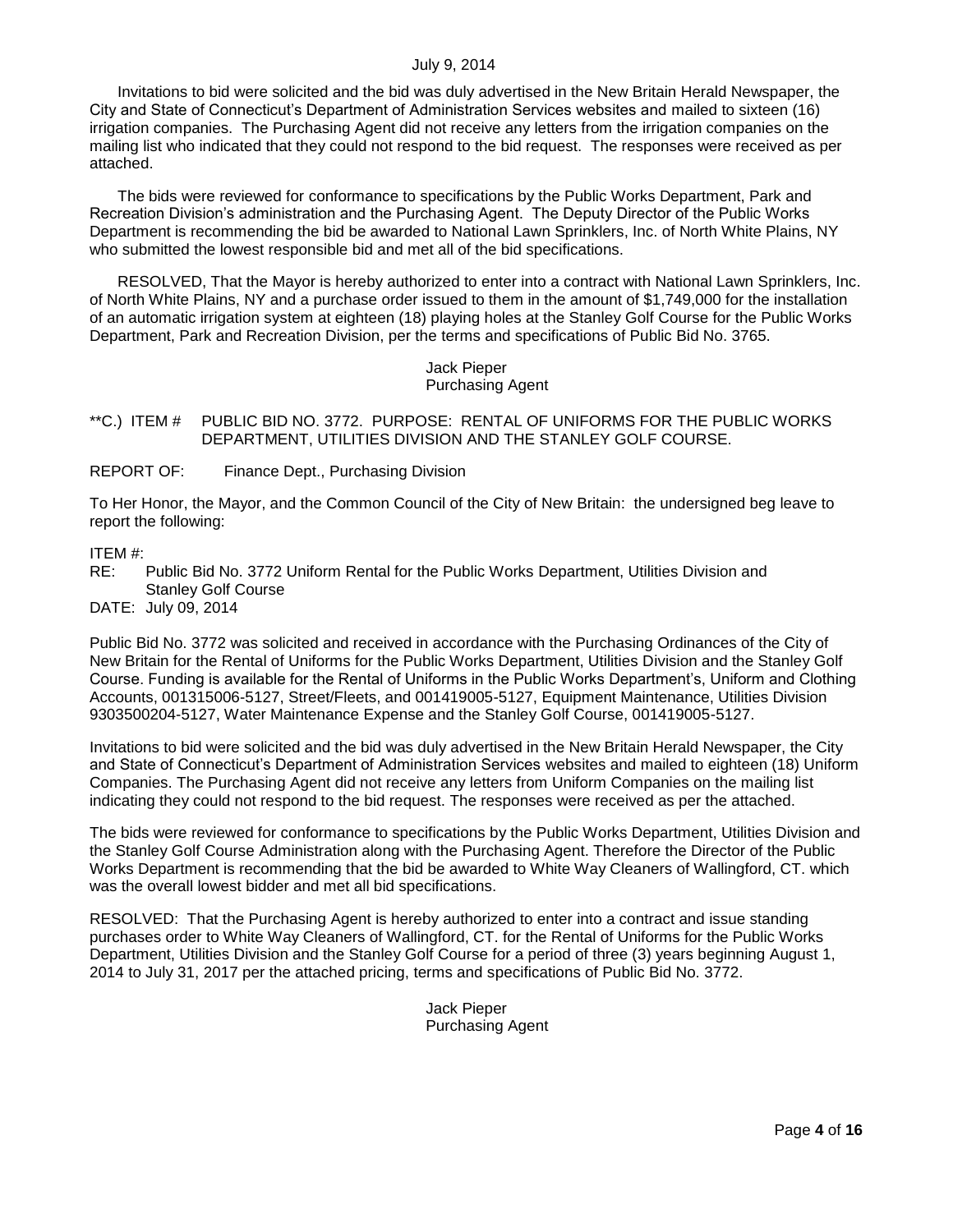## <span id="page-4-0"></span>\*\*D.) ITEM # COOPERATIVE PURCHASING. PURPOSE: ROAD SALT FOR THE PUBLIC WORKS DEPARTMENT FOR THE 2014-2015 WINTER SEASON.

## REPORT OF: Finance Dept., Purchasing Division

To Her Honor, the Mayor, and the Common Council of the City of New Britain: the undersigned beg leave to report the following:

## ITEM #:

RE: Cooperative Purchasing - Road Salt for the Public Works Department for the 2014-2015 Winter Season DATE: July 09, 2014

In accordance with City Code of Ordinances, Chapter 2, Article VIII, Division 1, Section 2-538 (a), a purchase order was requested for Road Salt by the Public Works Department for the 2014-2015 Winter Season under the Capital Region Council of Governments (CRCOG) cooperative pricing.

| Supplier                     | Needed Supplies         | Quantity | Price      |         |
|------------------------------|-------------------------|----------|------------|---------|
| Cargill Deicing Technologies | Road Salt for 2014-2015 |          | 3.000 Tons | \$79.84 |
| Bridgeport, CT.              | Winter Season           |          |            |         |

Total Costs \$239,520.00

The City is a member of CRCOG and was included again this year in their bid for Road Salt needed during the 2014-2015 Winter Season. CRCOG is a Purchasing Cooperative serving seventy-two (72) Municipalities, Boards of Education and Government Agencies within the State of Connecticut. This enabled CRCOG to get a very competitive price from Cargill Deicing Technologies for the Road Salt again this year for the City. Cargill Deicing Technologies has been supplying Road Salt to the City through CRCOG's cooperative pricing since 2008. The Public Works Department has been happy with the road salt provided by Cargill Deicing Technologies. Funding is available for this purchase within the Public Works Department's Ice and Snow Control, account number, 001315007-5659, Streets/Snow Removal, Operating Materials and Supplies.

RESOLVED: That the Purchasing Agent is hereby authorized to issue a standing purchase order for \$239,520.00 to Cargill Deicing Technologies of Bridgeport, CT for the purchase of 3,000 tons of Road Salt for the 2014-2015 Winter utilizing CRCOG's Cooperative Purchasing Pricing.

#### Jack Pieper Purchasing Agent

<span id="page-4-1"></span>\*\*E.) ITEM # EMERGENCY PURCHASE ORDER. PURPOSE: PIPE REPAIRS AT A.W. STANLEY POOL.

REPORT OF: Finance Dept., Purchasing Division

To Her Honor, the Mayor, and the Common Council of the City of New Britain: the undersigned beg leave to report the following:

ITEM #:

RE: Emergency Purchase Order (Informational Report only) DATE: July 9, 2014

In accordance with City Code of Ordinances, Chapter 2, Article VIII, Division V, Section 2-606a, emergency purchase order were authorized by the Mayor and issued to the vendor listed below on June 20, 2014

| <b>Supplier</b>                            | Item              | <b>Total Price</b> |
|--------------------------------------------|-------------------|--------------------|
| Construction Services Of New England, Inc. | Pipe Repairs at   | \$19,000.00        |
| West Simsbury, CT.                         | A.W. Stanley Pool |                    |

The Purchasing Agent reports that no formal bid solicitation and advertisement as outlined in the Purchasing Ordinances were made for this item. In accordance with Section 2-606b of the City Code of Ordinances, the Purchasing Agent reports: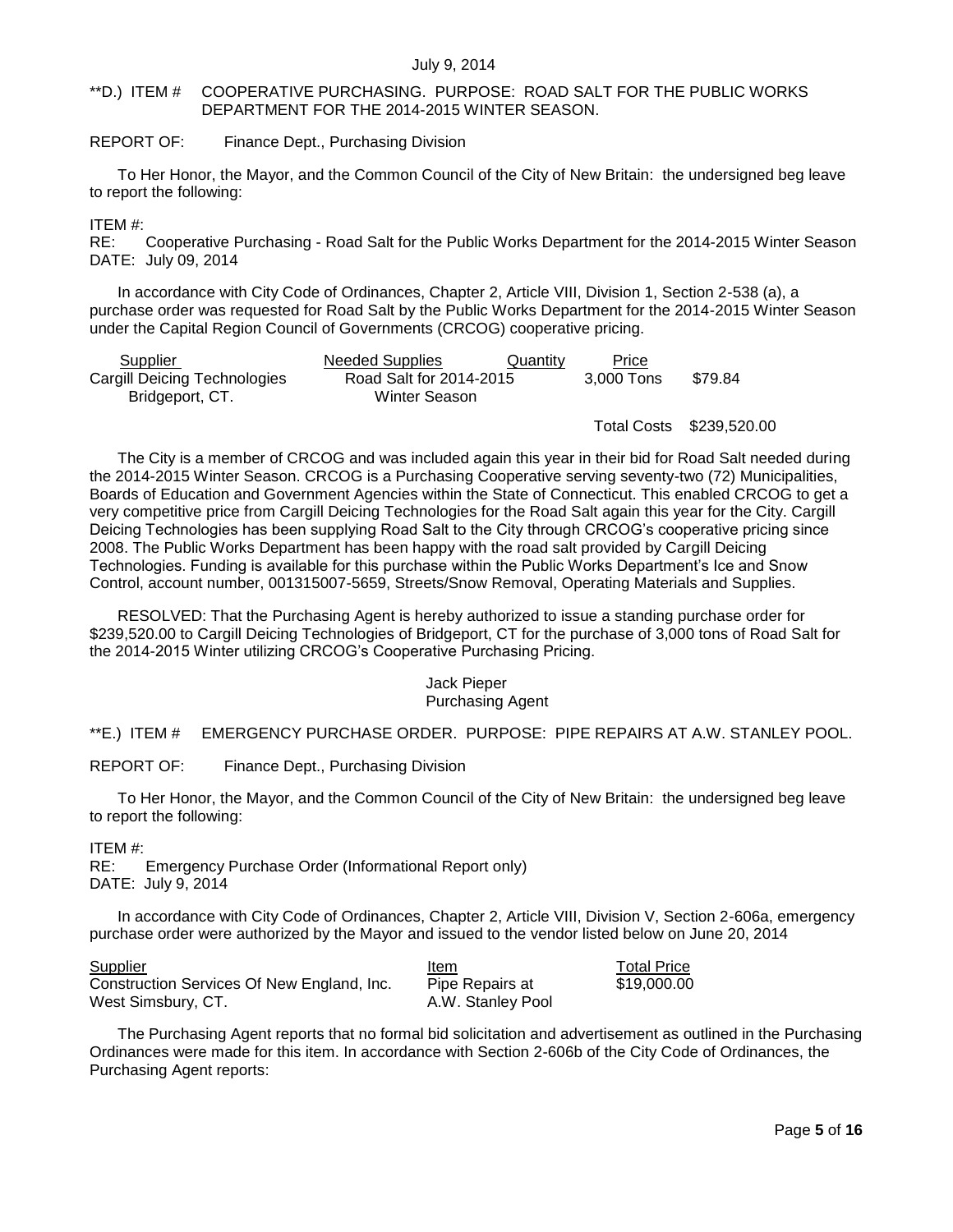A Purchase Order was requested by the Public Works Department, Parks and Recreation Division for pipe repairs at A.W. Stanley Pool. When the Parks and Recreation Division was getting the pool ready to open for the summer season it was discovered that the main line skimmer pipe was broken. The skimmer pipe broke due to water in the pipe during the winter. The skimmer pipe is around the entire perimeter of the pool and is for the filtration system. The skimmer pipe had to be replaced so the pool could be operational again. A drainage system was also installed in the pool for winterizations so the skimmer pipe would not break again in the future. The pool was originally scheduled to open during the weekend of June 21, 2014. Because of the importance and urgency of getting the repairs conducted so the public who already purchased seasonal pool passes could utilize the pool the Mayor under her executive authority approved the purchase order. Funding for the pipe repairs came from the Parks and Recreation Division's account 001419004-5435, Park Maintenance, Building Grounds Maintenance and Repairs.

#### Jack Pieper Purchasing Agent

## <span id="page-5-0"></span>\*\*F.) ITEM # ON-CALL ENGINEERING SERVICES. PURPOSE: IDENTIFICATION OF ILLICIT DISCHARGES INTO THE CITY'S STORM WATER DRAINAGE SYSTEM.

REPORT OF: Finance Dept., Purchasing Div.

To Her Honor, the Mayor, and the Common Council of the City of New Britain: the undersigned beg leave to report the following:

ITEM #: RE: On-Call Engineering Services

DATE: July 9, 2014

The following on-call engineering project has been requisitioned following the award by the Common Council for on-call engineering contracts, Bid #3620, approved at its Regular Meeting of October 26, 2011.

Project Name: Identifications of Illicit Discharges into the City's Storm Water Drainage System Vendor: Cardinal Engineering Associates<br>Amount: \$49.500.00 \$49,500.00 Line Items: 0082748814-5453 Storm Water Illicit Discharge, Engineering/Appraisals Requested By: Public Works Department, Utilities Division

Scope: Cardinal Engineering Associates will review the data compiled by the Utilities Division from inspections they conducted of the storm water drainage system for illicit discharges within the City's hundred forty five (145) miles of pipes. Cardinal Engineering Associates will determine if there are any illicit discharges. They will meet with the Utilities Division to determine if any potential sources of illicit discharges have been noted during routine maintenance of the system by City employees or complaints from citizens during the year. Cardinal Engineering Associates after reviewing the reports will conduct inspections of the storm water drainage system where they found illicit discharges may have occurred. At the sites they will obtain samples of the water and soils and have them tested by a state certified Environmental Testing Laboratory. Once the illicit discharge has been isolated to a reach of storm drainage pipes between two adjacent manholes, the source shall be identified by Cardinal Engineering Associates using video inspection and dye testing. Cardinal Engineering Associates will submit all test results to the Public Works Department/Utilities Division for their review and conduct any required meetings with them. They will also prepare any required annual reports for submittal to the Connecticut Department of Energy and Environmental (DEEP) and the United States Environmental Protection Agency (EPA).

Resolved: That the Purchasing Agent is hereby authorized to issue a Purchase Order for \$49,500.00 to Cardinal Engineering Associates for them to provide services for the identification of Illicit Discharges into the City's Storm Water Drainage System for the Public Works Department, Utility Division, per their On-Call Engineering Services, Bid 3620.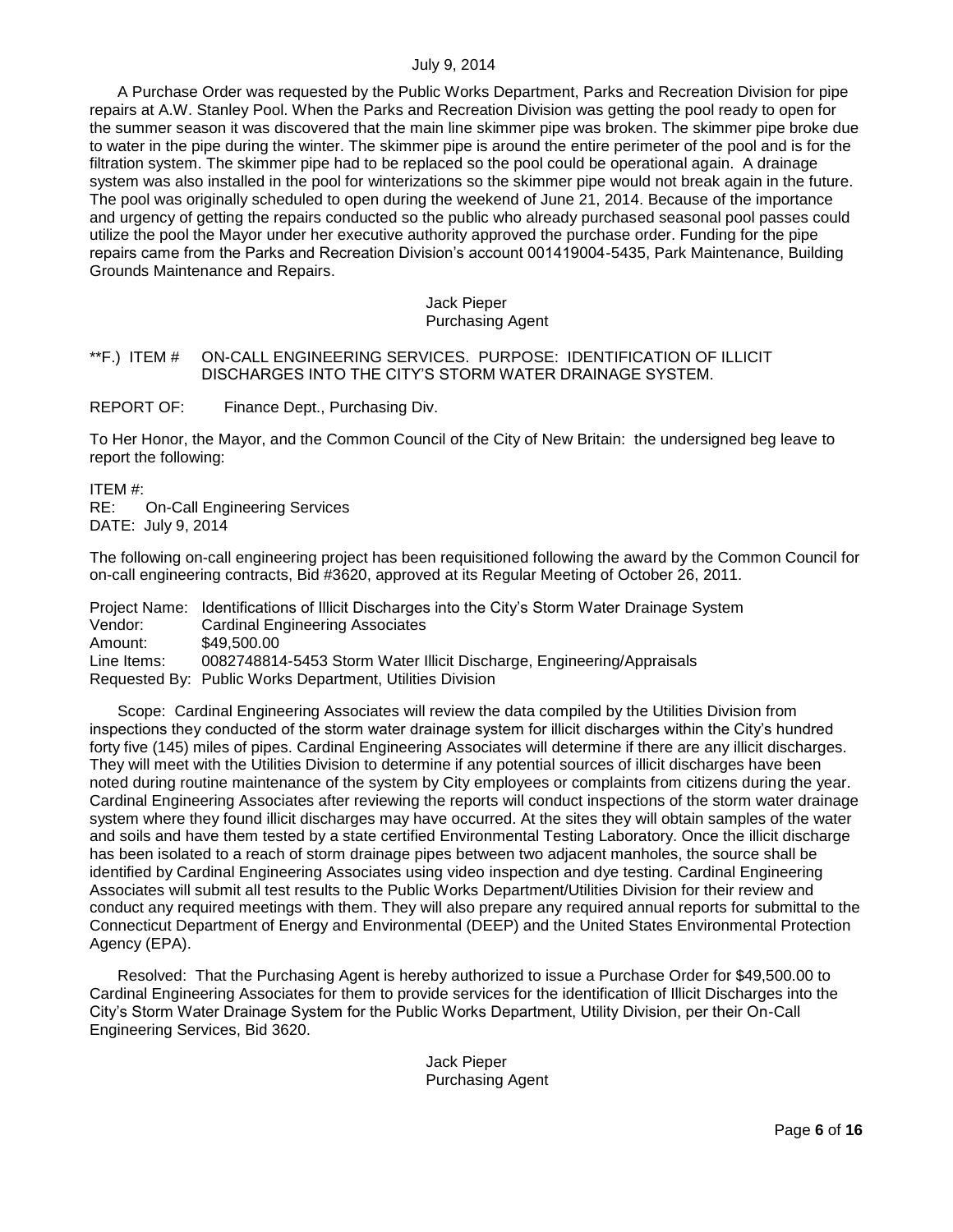<span id="page-6-0"></span>\*\*G.) ITEM # ON-CALL ENGINEERING SERVICES. PURPOSE: AUTHORIZATION TO ISSUE A PURCHASE ORDER FOR \$14,500 TO LENARD ENGINEERING, INC. FOR INSPECTIONS OF CITY DAMS.

REPORT OF: Finance Dept., Purchasing Div.

To Her Honor, the Mayor, and the Common Council of the City of New Britain: the undersigned beg leave to report the following:

ITEM #:

RE: On-Call Engineering Services DATE: July 9, 2014

The following on-call engineering project has been requisitioned following the award by the Common Council for on-call engineering contracts, Bid #3620, approved at its Regular Meeting of October 26, 2011. This project was presented and approved by the Water Commission at their April 8, 2014 meeting.

Project Name: Dam Inspections Vendor: Lenard Engineering, Inc. Amount: \$14,500.00 Line Items: 9303500101-5300 Water Operating Expense or Supply, Consulting and Contractual Services Requested By: Public Works Department/Utilities Division

Scope: Lenard Engineering, Inc. will conduct inspections of the six (6) dams at the Utilities Division's Reservoirs in accordance with the new CT DEEP Dam Inspection Regulations. The inspections will include observations of visible components of the dams including their embankments, spillways, downstream channels, intake and outlet structures and training walls. Photographs of the dam components and areas of concern will be taken along with aerial photographs of the watershed and impoundment areas of the reservoirs. Lenard Engineering, Inc. will then create internal reports describing the conditions of each dam and estimate any seepage found. They will then meet with the Utilities Division to discuss their site inspection results of the dams. Lenard Engineering, Inc. will then prepare the required CT DEEP formal dam inspection reports and then submit the reports to them.

Resolved: That the Purchasing Agent is hereby authorized to issue a Purchase Order for \$14,500.00 to Lenard Engineering, Inc. to conduct inspections of the six (6) dams at the City's Reservoirs and submit required reports to the CT DEEP for the Public Works Department, Utilities Division.

> Jack Pieper Purchasing Agent

# **TAX DEPARTMENT**

<span id="page-6-1"></span>\*\*H.) ITEM # TAX ABATEMENTS, CORRECTIONS AND REFUNDS

REPORT OF: Tax Collector

To Her Honor, the Mayor, and the Common Council of the City of New Britain: the undersigned beg leave to report the following:

ITEM #:

RE: Tax Abatements, Corrections and Refunds

The Collector of Taxes has referred a list of tax abatements, corrections and refunds. Acceptance and adoption is respectfully recommended.

> Cheryl S. Blogoslawski Tax Collector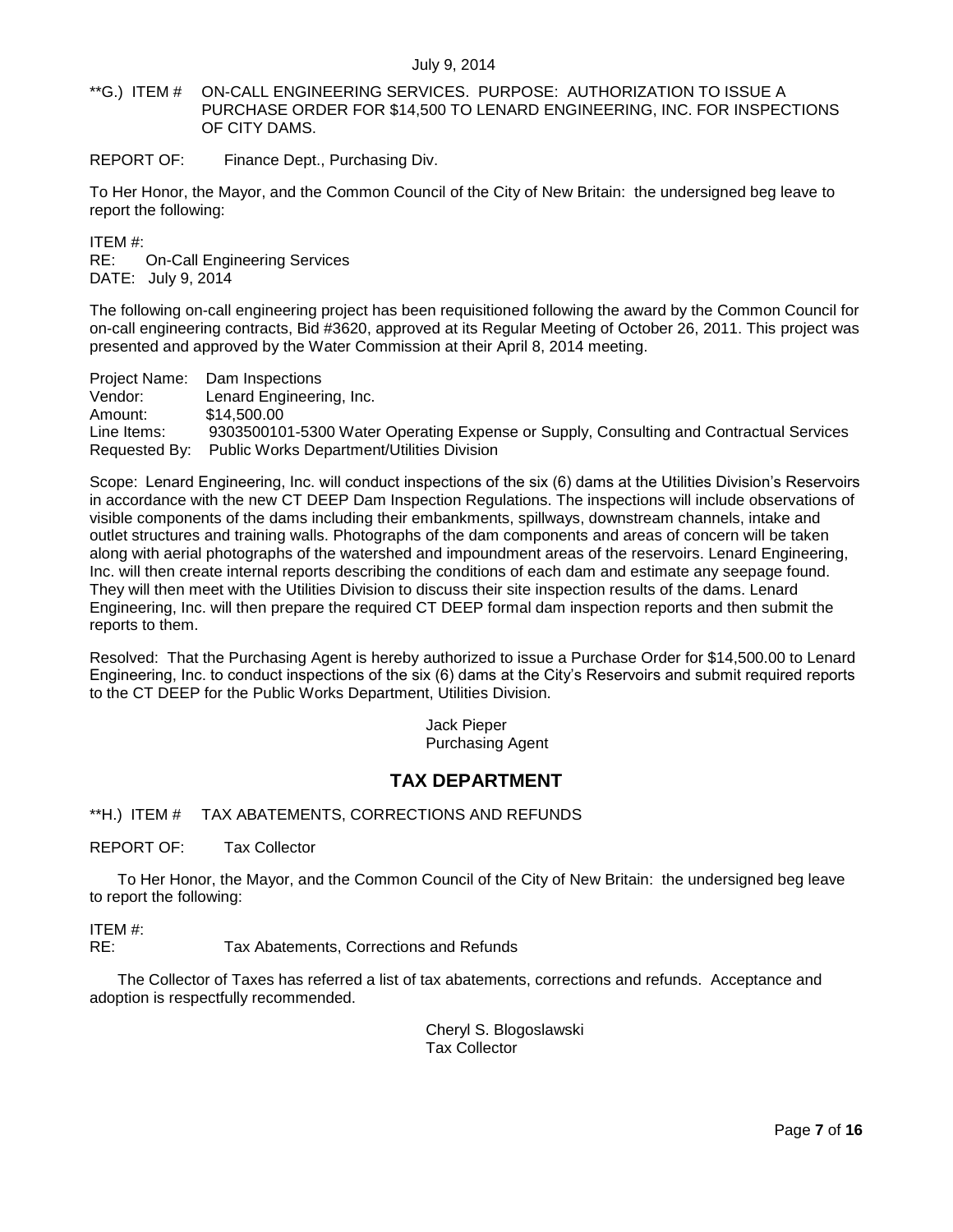# **REPORTS RETURNED FROM COMMITTEE**

## **HUD GRANTS COMMITTEE**

## <span id="page-7-0"></span>\*\*I.) ITEM # HUD PROGRAMS. PURPOSE: 2014 ANNUAL CONSOLIDATED PLAN FOR HUD PROGRAMS.

## REPORT OF: HUD Grants Committee

To Her Honor, the Mayor, and the Common Council of the City of New Britain: the undersigned beg leave to report the following:

#### ITEM #:

RE: 2014 Annual Consolidated Plan for HUD Programs

The HUD Grants Committee at a regular meeting held on Wednesday evening, June 25, 2014, at 8:15 PM in the Council Chambers, to which was referred the matter of resolution #32764 – 2014 Annual Consolidated Plan for HUD Programs, voted to accept as amended and recommend that the following amended resolution be referred back to the Common Council with a favorable recommendation.

Alderwoman Suzanne Bielinski

# **COMMITTEE ON LICENSES**

<span id="page-7-1"></span>\*\*J.) ITEM # ST. JOSAPHAT UKRAINIAN CATHOLIC CHURCH NEW BRITAIN UKRAINIAN FESTIVAL. PURPOSE: LICENSE TO BE ISSUED FOR PURPOSE OF CONDUCTING ANNUAL FESTIVAL.

## REPORT OF: COMMITTEE ON LICENSES

To Her Honor, the Mayor, and the Common Council of the City of New Britain: the undersigned beg leave to report the following:

## ITEM #:

RE: St. Josaphat Ukrainian Catholic Church New Britain Ukrainian Festival

The Committee on Licenses, held a meeting on Monday, July 7, 2014, at 7:00 PM in the Council Chambers, voted to adopt and to refer back to the Common Council with a favorable recommendation the following:

RESOLVED; by the Common Council of the City of New Britain that the Mayor be and is hereby authorized to issue to the St. Josaphat Ukrainian Catholic Church said license as may be issued under Chapter 5, Section 5-15 through 5-22, of the Code of Ordinances for Saturday, September 20, 2014, for the purpose of conducting their ninth annual "New Britain Ukrainian Festival" at the Polanka-Falcon Field, Farmington Avenue, New Britain, Connecticut.

Alderman Adam Platosz Chair

# **RESOLUTIONS RETURNED FROM COMMITTEE**

<span id="page-7-2"></span>1.) ITEM # HUD PROGRAMS. PURPOSE: 2014 ANNUAL CONSOLIDATED PLAN FOR HUD PROGRAMS. J. GIANTONIO, E. SANCHEZ

## Item # RE: 2014 ANNUAL CONSOLIDATED PLAN FOR HUD PROGRAMS

To Her Honor, the Mayor, and the Common Council of the City of New Britain: the undersigned beg leave to recommend the adoption of the following:

WHEREAS, the City of New Britain anticipates receiving funds from the U. S. Department of Housing and Urban Development for Fiscal Year 2014 under the Community Development Block Grant Program, the HOME Program, and the Emergency Solutions Grant Program, and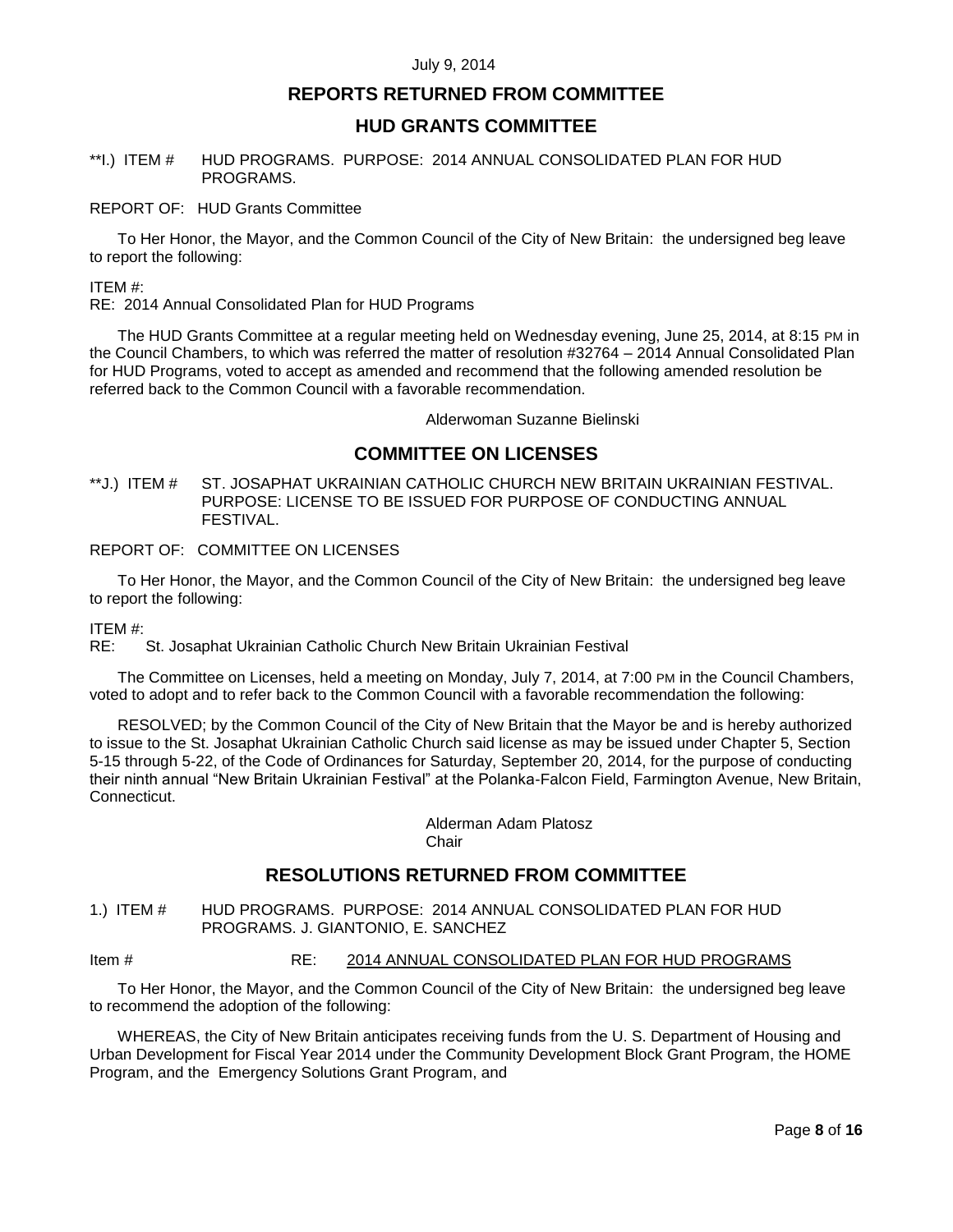WHEREAS, also during Fiscal Year 2014 the City anticipates receiving CDBG program income of \$38,000 from Revolving Funds through the Neighborhood Preservation Program and \$60,000 through the Business Assistance Program, and HOME program income of \$6,700 through the HOME Rehabilitation Program and \$40,200 through the Homeownership Program which will be used to support new projects under these programs, and

WHEREAS, in order to receive these funds, the City is required to prepare an Annual Plan that is consistent with the 2010-2014 Consolidated Plan for HUD Programs which was adopted by the Common Council of the City of New Britain, and

WHEREAS, the Common Council has reviewed requests for funding consideration under the CDBG, HOME and ESG Programs, and

WHEREAS, a Public Hearing of the Common Council HUD Grants Committee was held on April 30, 2014, in order to obtain the views of citizens on housing and community development needs and priorities, and to provide citizens an opportunity to comment on the Proposed 2014 Consolidated Plan as prepared by the Commission on Community and Neighborhood Development;

NOW, THEREFORE, BE IT RESOLVED, that the Common Council HUD Grants Committee of the City of New Britain hereby adopts the 2014 Annual Consolidated Plan for HUD Programs, and

BE IT FURTHER RESOLVED, that the Mayor is hereby authorized to submit to the U. S. Department of Housing & Urban Development the 2014 Annual Consolidated Plan for HUD Programs, including certifications and descriptions as required by HUD, said submission to serve as the City's application for CDBG Program funds, HOME Program funds and ESG Program funds, and to execute any agreements, revisions, rescissions or amendments thereto, as necessary for the City's receipt of CDBG, HOME and ESG funds.

> Alderman Jamie Giantonio Alderman Emmanuel Sanchez

<span id="page-8-0"></span>2.) ITEM # ST. JOSAPHAT UKRAINIAN CATHOLIC CHURCH NEW BRITAIN UKRAINIAN FESTIVAL. PURPOSE: LICENSE TO BE ISSUED FOR PURPOSE OF CONDUCTING ANNUAL FESTIVAL. A. PLATOSZ

Item # RE: New Britain Ukrainian Festival

To Her Honor, the Mayor, and the Common Council of the City of New Britain: the undersigned beg leave to recommend the adoption of the following:

RESOLVED; by the Common Council of the City of New Britain that the Mayor be and is hereby authorized to issue to the St. Josaphat Ukrainian Catholic Church said license as may be issued under Chapter 5, Section 5-15 through 5-22, of the Code of Ordinances for Saturday, September 20, 2014, for the purpose of conducting their ninth annual "New Britain Ukrainian Festival" at the Polanka-Falcon Field, Farmington Avenue, New Britain, Connecticut.

Alderman Adam Platosz

# **NEW RESOLUTIONS**

<span id="page-8-1"></span>3.) ITEM # GRANT FUNDED PERSONNEL PERFORM SERVICES WITHIN THE HEALTH DEPARTMENT. PURPOSE: MINIMIZING RISK OF SEXUALLY TRANSMITTED DISEASE THROUGH AWARENESS, IDENTIFICATION, TREATMENT AND INTERVENTION. A. PLATOSZ

Item  $\#$  RE:

To Her Honor, the Mayor, and the Common Council of the City of New Britain: the undersigned beg leave to recommend the adoption of the following:

Program Objective: minimizing the risk of spreading sexually transmitted diseases through awareness, identification, treatment and intervention. Grant funded personnel perform services within the Health Department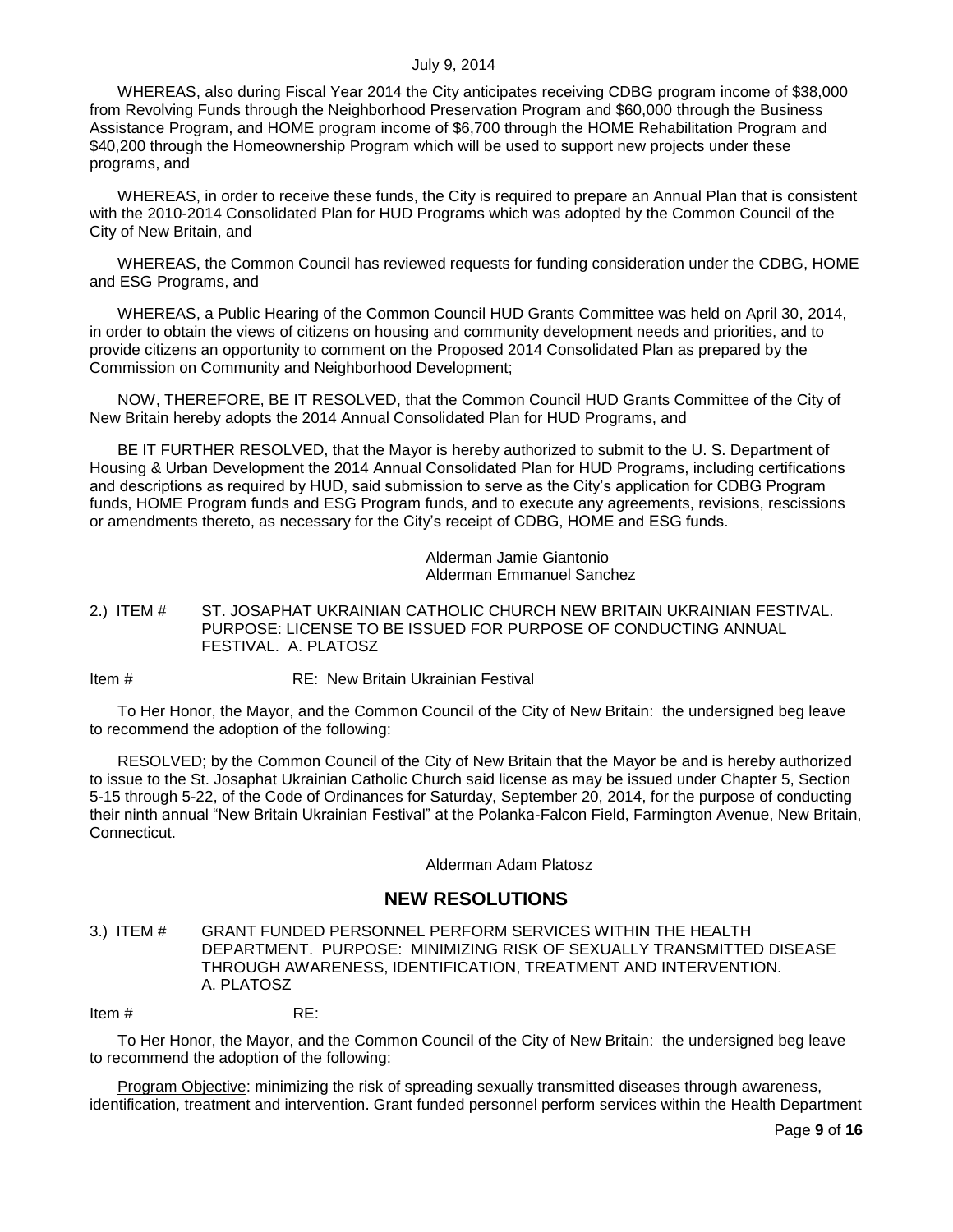and throughout the City of New Britain in order to promulgate the program plan. The initial year of grant funding was July 1980.

Local Program Operation Department: Health, under the supervision of the Director.

Resolution Purpose: to provide notification that the grant has been continued through June 30, 2015, and to approve receipt of funding.

WHEREAS, the control of sexually transmitted diseases remains a core public health function in the City of New Britain and

WHEREAS; the New Britain Board of Health runs a Sexual Health Center which has conducted prevention and control programs for sexually transmitted diseases (STDs) for many years, and

WHEREAS; the State Department of Public Health has notified the City that funding comprised of State and Federal funds, is being provided at \$13,092 for fiscal year 2014-2015

THEREFORE BE IT

RESOLVED, that The Mayor be authorized to sign any necessary and appropriate agreements in order to secure the use of such funds for said program and BE IT FURTHER

RESOLVED, that the Special Revenue Fund, STD Control Program #2015-0004, be amended at this time for the purpose of recording all income and expenditure activity and reflect an authorized expenditure budget of \$13,092 and an anticipated income from the State of Connecticut of \$13,092 for fiscal year 07/01/014 through 06/30/15.

| Revenues:      | FY 2014/15                |              |
|----------------|---------------------------|--------------|
| 280522143-4222 | St of CT                  | 13,092.00    |
| Expenditures:  |                           |              |
| 280522143-5124 | <b>P/T Salaries</b>       | 12,298.00    |
| 280522143-5231 | Medicare                  | \$<br>174.00 |
| 280522143-5876 | Administration            | \$<br>500.00 |
| 280522143-5810 | Fees & Membership         | 120.00       |
|                | <b>Total Expenditures</b> | 13,092.00    |
|                |                           |              |

Alderman Adam Platosz

## <span id="page-9-0"></span>4.) ITEM # PLANS SO GRAND, LLC. OKTOBERFEST. PURPOSE: LICENSE TO BE ISSUED FOR PURPOSE OF CONDUCTING A FESTIVAL. A. PLATOSZ

## Item # RE: Oktoberfest

To Her Honor, the Mayor, and the Common Council of the City of New Britain: the undersigned beg leave to recommend the adoption of the following:

RESOLVED; by the Common Council of the City of New Britain that the Mayor be and is hereby authorized to issue to the Plans So Grand, LLC. said licenses as may be issued under Chapter 5, Section 5-15 through 5- 22, of the Code of Ordinances for the period of Friday, September 12, 2014, from 5:00 PM – 12:00 AM, Saturday, September 13, 2014, from 10:00 AM to 12:00 AM, and Sunday, September 14, 2014, from 10:00 AM to 8:00 PM, for the purpose of conducting the Oktoberfest to be held in Downtown New Britain. Festival to take place on both sides of Main Street from the northeast corner of Chestnut Street north to the south corner of Columbus Boulevard and West Main Street from the east corner of High Street east to Scalise Drive.

Alderman Adam Platosz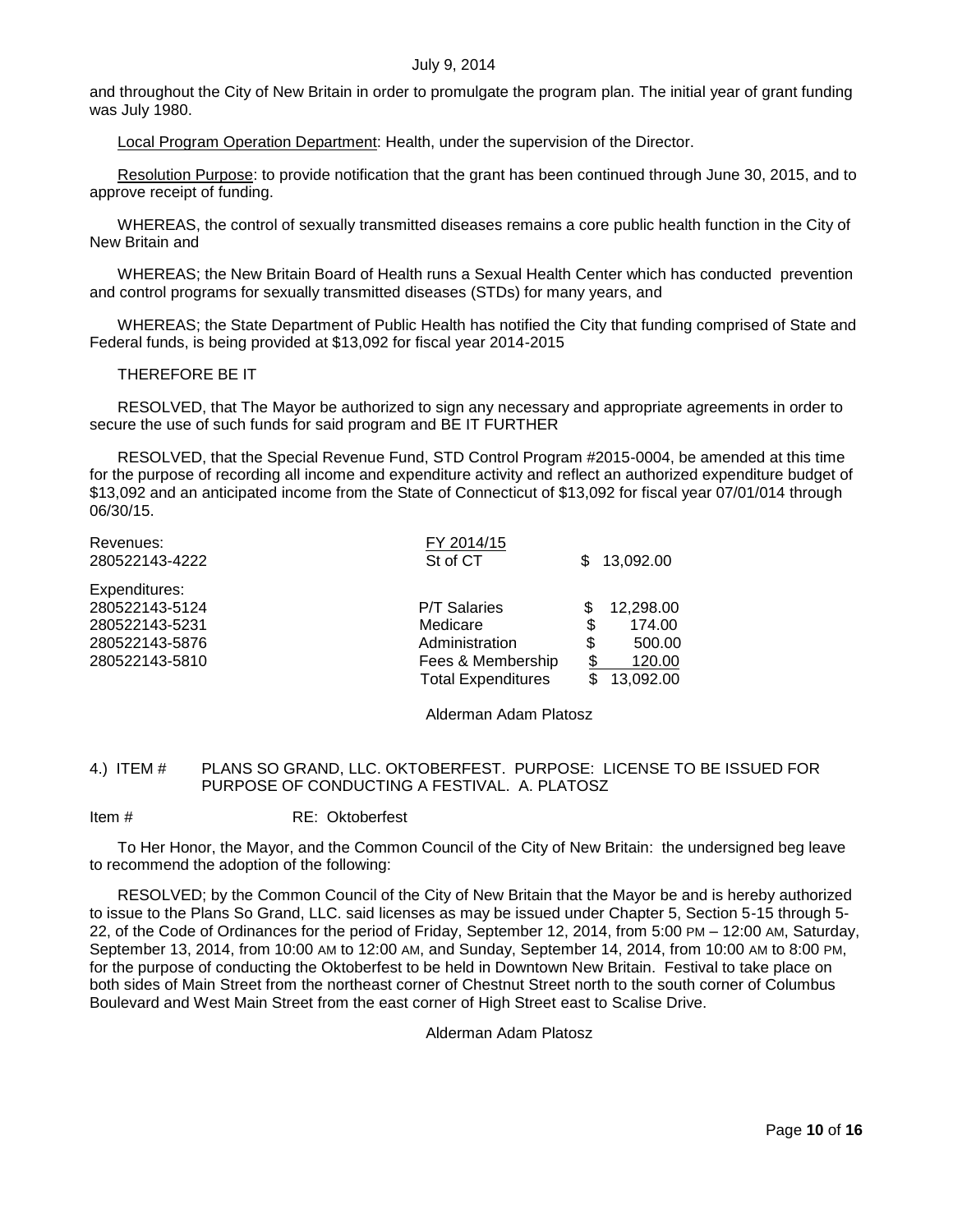## <span id="page-10-0"></span>5.) ITEM # AMEND CODE OF ORDINANCES. PURPOSE: AMEND CODE OF ORDINANCES TO CREATE THE STANLEY PARK TRUST FUND DUE TO THE PROPOSED SALE OF STANLEY GOLF COURSE TO COSTCO. J. GIANTONIO, D. SALERNO

Item # **RE: Stanley Park Trust Fund** 

To Her Honor, the Mayor, and the Common Council of the City of New Britain: the undersigned begs leave to recommend the adoption of the following:

Resolution Summary: PURPOSE. To amend the Code of Ordinances to create the Stanley Park Trust Fund as the result of the proposed sale of a portion of Stanley Golf Course to COSTCO.

BE IT ORDAINED BY THE COMMON COUNCIL OF THE CITY OF NEW BRITAIN that Chapter 17, Article III "PARK USE REGULATIONS" of the Code of Ordinances, City of New Britain, be amended by adding a new Section 17-56 to read as follows (inserted text appears in underline; deleted text appears in strikethrough; new sections begin with the word [new]):

[NEW] Sec. 17-56. Establishment of the Stanley Park Trust Fund.

- (a) There is hereby established a permanent endowment fund known as the Stanley Park Trust Fund. Such fund is established under authority and provisions of Conn. Gen. Stat. Section 7-129a.
- (b) Pursuant to the requirements set forth in the Stanley Park Deed of Gift, executed December 22, 1927, recorded in the land records for the City of New Britain at Volume 214, Page 473, the Stanley Park Trust Fund is established to ensure that the proceeds from sales of Stanley Park land is "set up in the hands of the City Treasurer as a perpetual trust fund, the income only thereof to be available for use in the development and maintenance of Stanley Park."
- (c) The principal of the Stanley Park Trust Fund shall consist of:
- a. The proceeds from the anticipated sale of a portion of the Stanley Park to Costco;
- b. The proceeds from any future sale of Stanley Park, in part or in whole in accordance with the Stanley Park Deed of Gift; and
- c. Any funds from any source designated by the City Treasurer of the City of New Britain, Connecticut to be added to the Stanley Park Trust Fund for the purposes of said Trust Fund as set forth herein.
- (d) The Stanley Park Trust Fund shall be managed by a Committee of the Treasurer and Five Trustees (the "Trustees") appointed by the Mayor, including one of whom is a representative of land preservation and community benefit interests. One Trustee shall be a representative of the Alex W. Stanley heirs to be designated by the heirs. If there are no heirs or the heirs do not designate a representative then the appointment shall be made by the Mayor.
- (e) In accordance with the Stanley Park Deed of Gift, the principal of the Stanley Park Trust Fund shall be managed only in accordance with the following provisions:
- i. The Trustees shall have exclusive control over any and all principal, income, and disbursements of the Stanley Park Trust Fund; and
- ii. Such funds may be invested under an agreement managed by the City Treasurer of the City of New Britain, Connecticut in accordance with Conn. Gen. Stat. Section 45a-535 et seq. and the Stanley Park Deed of Gift.
- (f) In accordance with the Stanley Park Deed of Gift, only the interest or earnings on the principal of the Stanley Park Trust Fund shall be expendable solely for use in the development and maintenance of Stanley Park;
- (g) The Trustees, after consultation with the Mayor of the City of New Britain, Connecticut, may appoint a committee of advisors to counsel and advise the Treasurer on oversight and distribution of the Stanley Park Trust Fund, interest or earnings, but the Trustees are not required to appoint such an advisory committee.
- (h) The Stanley Park Trust Fund must be managed in accordance with the requirements of Conn. Gen. Stat. Section 7-129a and the Connecticut Uniform Prudent Management of Institutional Funds Act, Conn. Gen. Stat. Section 45a-535 et seq.
- (i) The City Treasurer of the City of New Britain must give notice to the Attorney General of the State of Connecticut prior to any sale or development of Stanley Park land.

Alderman Jamie Giantonio Alderman Daniel Salerno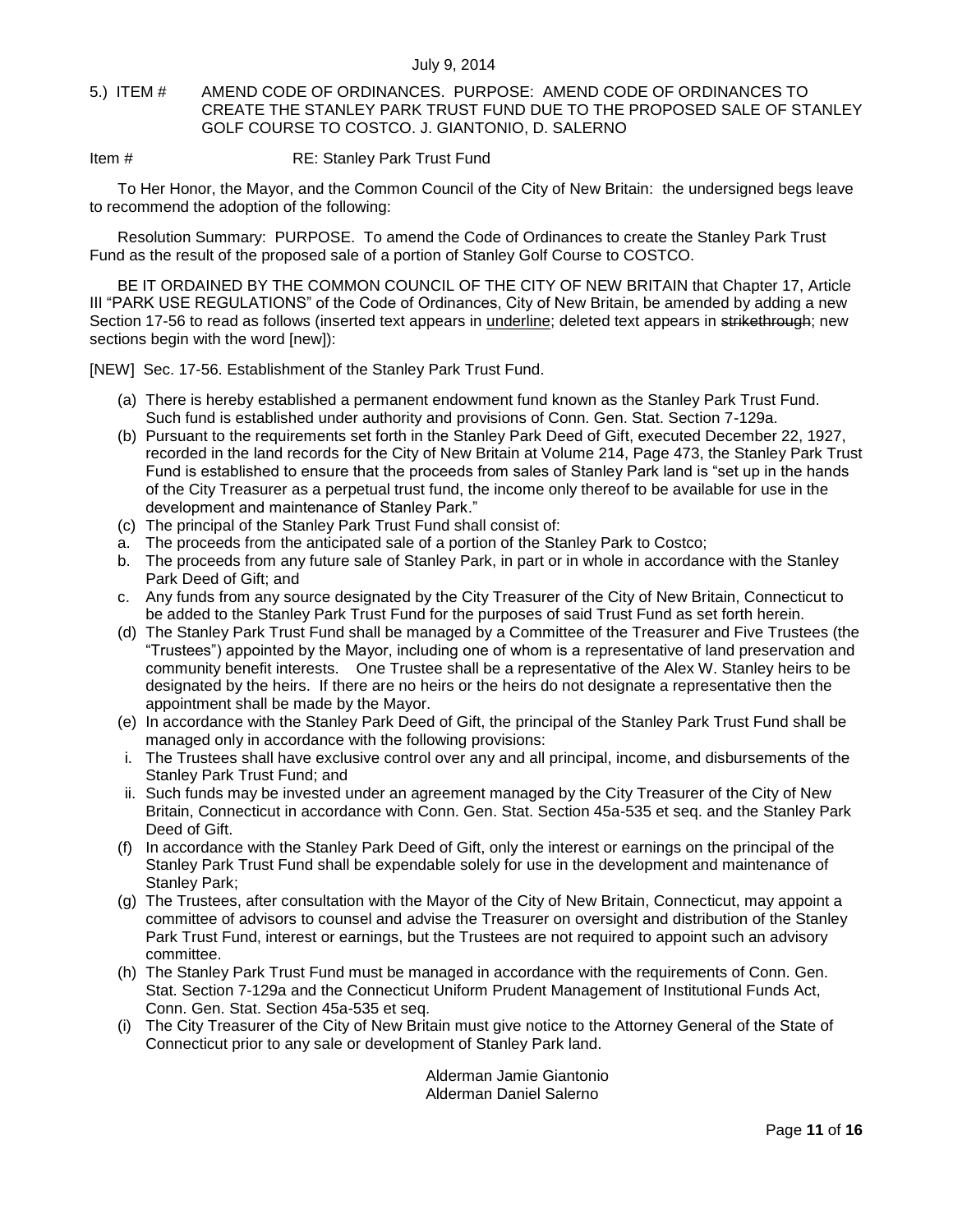## <span id="page-11-0"></span>6.) ITEM # BUDGET ADOPTION – POLICE DEPARTMENT. PURPOSE: \$5,000 SUPPLEMENTAL FUNDS FOR AN EXPOLORER POLICE ACADEMY. S. BIELINSKI, C.CARLOZZI, JR., W. PABON, E. SANCHEZ, R. SMEDLEY

Item # \_\_\_\_\_\_\_\_\_\_\_\_\_\_\_\_\_\_\_ RE: Budget Adoption – Police Department

To Her Honor, the Mayor, and the Common Council of the City of New Britain: the undersigned beg leave to recommend the adoption of the following:

WHEREAS, the American Savings Foundation is an independent charitable foundation, headquartered in New Britain, dedicated to strengthening the community by supporting education, human services, and the arts, with a special emphasis on the needs of children, youth and families, through grants to community organizations, and

WHEREAS, Police Explorer Post 25 is designed to help young men and women decide if law enforcement is a career for them and if so, helps them prepare for it, and

WHEREAS, an Explorer Police Academy that provides a one week "mini police academy", is being held July 27 to August 2, 2014, at the University of Hartford, to provide personal and professional development for Explorers and adult advisors, and

WHEREAS, Police Explorer Post 25 needs supplemental funds, in the amount of \$5,000, to send nine (9) Explorers and three (3) advisors to the Explorer Police Academy, and

WHEREAS, that Mayor Erin E. Stewart be authorized to execute all grant documents with the American Savings Foundation on behalf of the City of New Britain for the Police Explorers' summer Explorer Police Academy in the sum of \$5,000, THEREFORE BE IT

RESOLVED, that a sum of \$5,000 be appropriated within the special revenue account structure as follows:

| Revenue:       |                                 |         |
|----------------|---------------------------------|---------|
| 230211105-4232 | <b>Grants and Contributions</b> | \$5,000 |
| Expenditures:  |                                 |         |
| 230211105-5337 | Training/Conferences            | \$5,000 |

Ald. Carlo Carlozzi, Jr. - Police Liaison Ald. Robert Smedley - Police Liaison Ald. Wilfredo Pabon - Police Liaison

Ald. Suzanne Bielinski - Police Liaison Ald. Emmanuel Sanchez - Police Liaison

<span id="page-11-1"></span>7.) ITEM # CONTRACT WITH NATIONAL LAWN SPRINKLERS, INC. PURPOSE: INSTALLATION OF A NEW IRRIGATION SYSTEM AT STANLEY GOLF COURSE. J. GIANTONIO, D. SALERNO

Item # RE:

To Her Honor, the Mayor, and the Common Council of the City of New Britain: the undersigned beg leave to recommend the adoption of the following:

Resolution Purpose: Install a new irrigation system at Stanley Golf Course to replace a forty year old antiquated system. This will include the connection of narrow band radio frequency for all the controls required by the new FCC laws. The new system will be designed with a double and triple row irrigation which most golf courses already have installed. This will enable a better distribution and savings of water. In addition, it is designed to reduce our electrical costs, making it environmentally friendly.

Whereas, the City of New Britain went out to bid in January 2014 for a new irrigation system, and

Whereas, the pumps were upgraded five years ago, and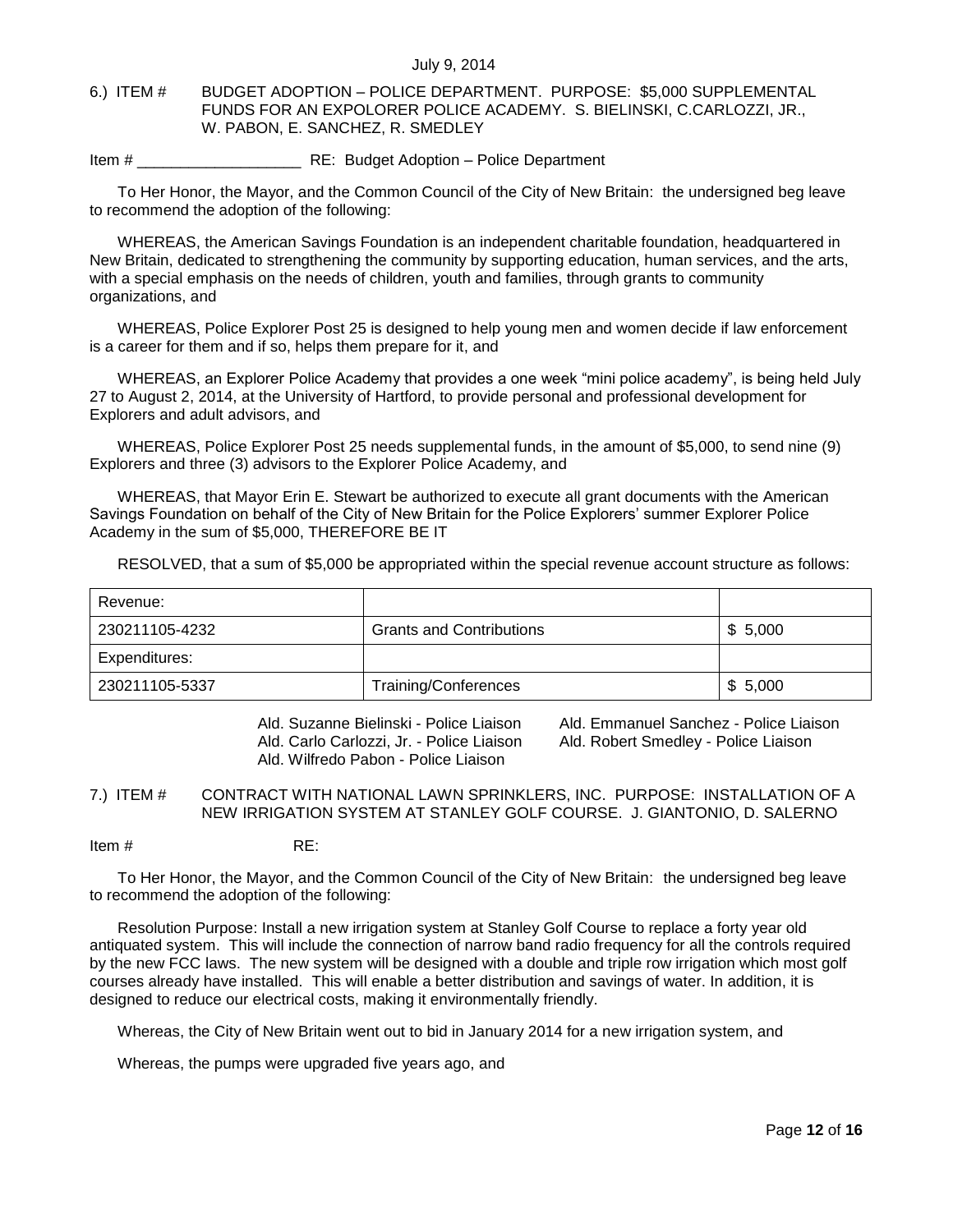Whereas, a new 16 inch pipe must be bored under Hartford Road from the pump station to the golf course, and

Whereas, all 27 holes system will be replaced, and

Whereas, the lowest responsible bidder was National Lawn Sprinklers Inc. from New York, and

Whereas, the total cost to the golf course for the city's portion (18 holes) is \$1,749,000, and

Whereas, the debt services to this bond funding, account number 0083237101-5454, will be paid for by the interest of the sale of the golf course property, and

Whereas, Costco will pay for the other nine holes to be irrigated as part of their agreement, and

Whereas, timing is critical to connect water from the pump station through the blue and white nines to the red nine Costco construction area, NOW THEREFORE BE IT

Resolved, that the Common Council authorize Mayor Erin E. Stewart to sign a contract with National Lawn Sprinklers Inc. and any other official documents required to install the irrigation system

> Alderman Jamie Giantonio Alderman Daniel Salerno

<span id="page-12-0"></span>8.) ITEM # BUDGET AMENDMENT – POLICE DEPARTMENT. PURPOSE: APPROPRIATIONS OF FUNDS IN THE DRUG INVESTIGATION FUND. S. BIELINSKI, C. CARLOZZI, JR., W. PABON, E. SANCHEZ, R. SMEDLEY

Item #  $RE:$  Budget Amendment – Police Department

To Her Honor, the Mayor, and the Common Council of the City of New Britain: the undersigned beg leave to recommend the adoption of the following:

WHEREAS, the Drug Investigation Fund is an existing special revenue fund to which most revenue is credited as the result of the Federal/State of Connecticut drug asset forfeiture program, the greatest share of the proceeds from which are returned to Police Departments for use in drug control strategy, and

WHEREAS, the purpose of this resolution is to formally allocate funds that have accumulated in the Drug Investigation fund and establish an approved budget for FY 2014/2015, THEREFORE BE IT

RESOLVED, that a budget amendment in the Drug Investigation Fund to formally appropriate funds accumulated in that fund be made as follows:

| Drug Investigation Fund |                                          |           |
|-------------------------|------------------------------------------|-----------|
| Increase Revenue:       |                                          |           |
| 289211128-4223          | <b>Fund Balance Federal</b>              | \$246,367 |
|                         | Total                                    | \$246,367 |
| Increase Expenditures:  |                                          |           |
| 289211128-5121          | School Resource Officer Full Time Salary | \$66,367  |
| 289211128-5122          | Overtime                                 | \$50,000  |
| 289211128-5335          | <b>Investigations Expense</b>            | \$30,000  |
| 289211128-5740          | Equipment                                | \$100,000 |
|                         | Total                                    | \$246,367 |

Ald. Suzanne Bielinski - Police Liaison

Ald. Carlo Carlozzi, Jr. - Police Liaison

Ald. Wilfredo Pabon - Police Liaison

Ald. Emmanuel Sanchez - Police Liaison

Ald. Robert Smedley - Police Liaison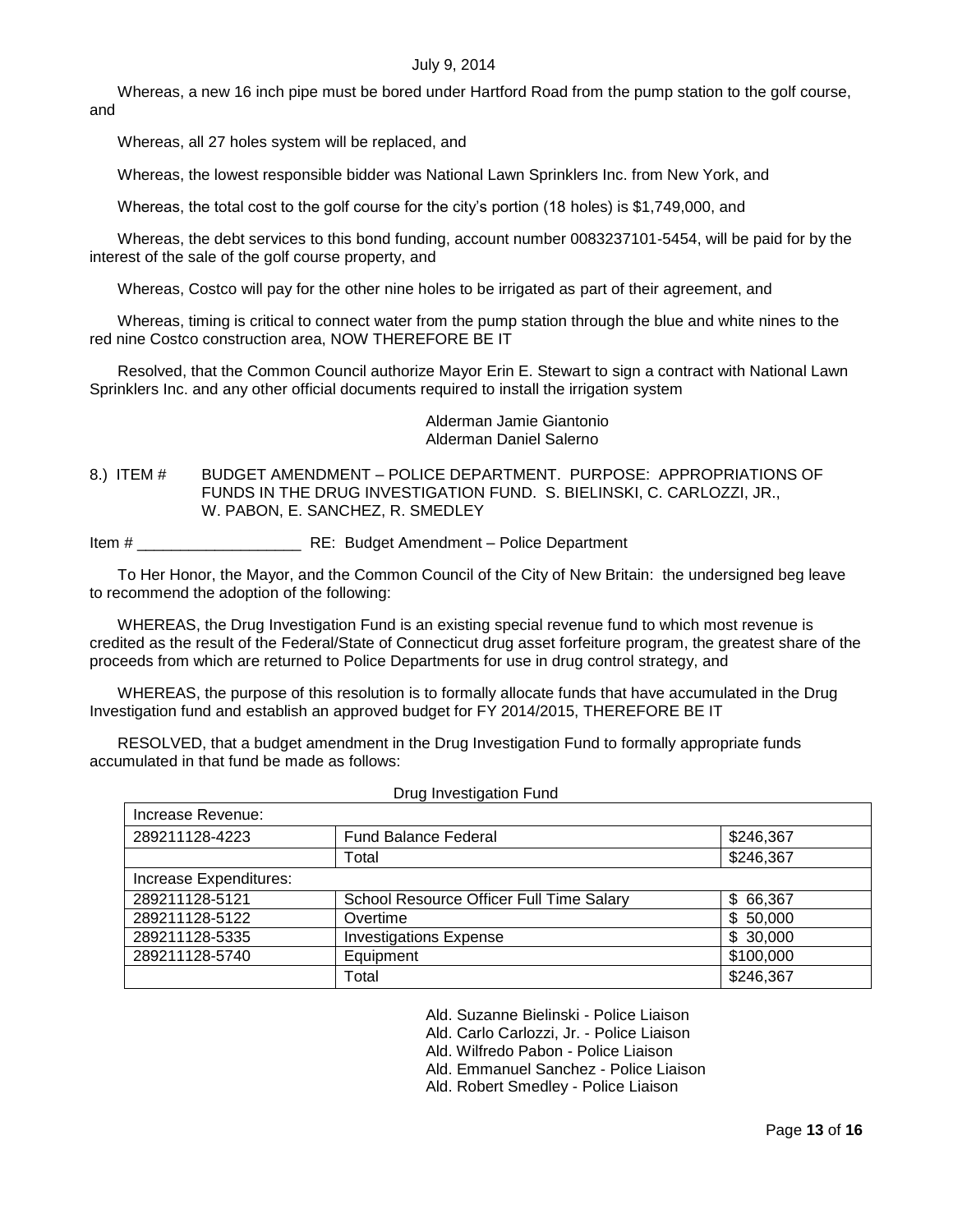## <span id="page-13-0"></span>9.) ITEM # AMEND SEC. 2-911 OF THE CODE OF ORDINANCES. PURPOSE: REORGANIZATION OF CITY DEPARTMENTS AND OFFICES, EXCEPT THE COMMON COUNCIL AND BOARD OF EDUCATION. W. PABON

Item # **RE:**

To Her Honor, the Mayor, and the Common Council of the City of New Britain: the undersigned beg leave to recommend the adoption of the following:

Resolution Summary: PURPOSE: To reorganize the departments and offices of the City of New Britain.

BE IT ORDAINED BY THE COMMON COUNCIL OF THE CITY OF NEW BRITAIN that the Code of Ordinances be amended by amending Sec. 2-911 of Chapter 2 to read as follows (inserted text appears in underline; deleted text appears in strikethrough; new sections begin with the word [new]; amendment inserted text appears in *italic bold underline;* amendment deleted text appears in italic bold strikethrough):

## Sec. 2-911. REORGANIZATION PLAN

(a) Pursuant to Section 5-4 of the City Charter, there is hereby enacted an amended reorganization plan. This plan shall include the reorganization of all city departments and offices except the Common Council and Board of Education. As a result of this reorganization plan, there shall hereby be six (6) departments in the City of New Britain. Those departments shall be formed from departments existing prior to this reorganization, as follows:

1. Community Services Department which shall consist of:

- Health department
- b. **Licenses, permits and inspections department**
- c. Senior center department
- d. Parks & recreation department (persons with disabilities)
- e. Parks & recreation department (youth Services)
- f. Parks & recreation department (veterans services)
- g. Human rights and opportunities
- h. Welfare department
- 2. Finance administration which shall consist of:
- a.. Office of the assessor
- b. Finance department (including central administration, Information technology, purchasing) c. Property management department (parking ticket office) d. Tax collector's office
- e. Water department (billing and financial administrative)
- 
- 3. Legal services department which shall consist of :
- a. Town and city clerk
- b. **Corporation counsel's office**
- c. Democratic registrar of voters
- d. Personnel department
- e. Republican registrar of voters
- 4. Economic and policy department which shall consist of:

a. Office of the Mayor

| Department of municipal development (including city plan and         |
|----------------------------------------------------------------------|
| <del>poparmont or manopal acvolopmont (including oily plan and</del> |
| HUD funde administration)<br><del>1100 191190 991111110119117</del>  |

c. Municipal economic development authority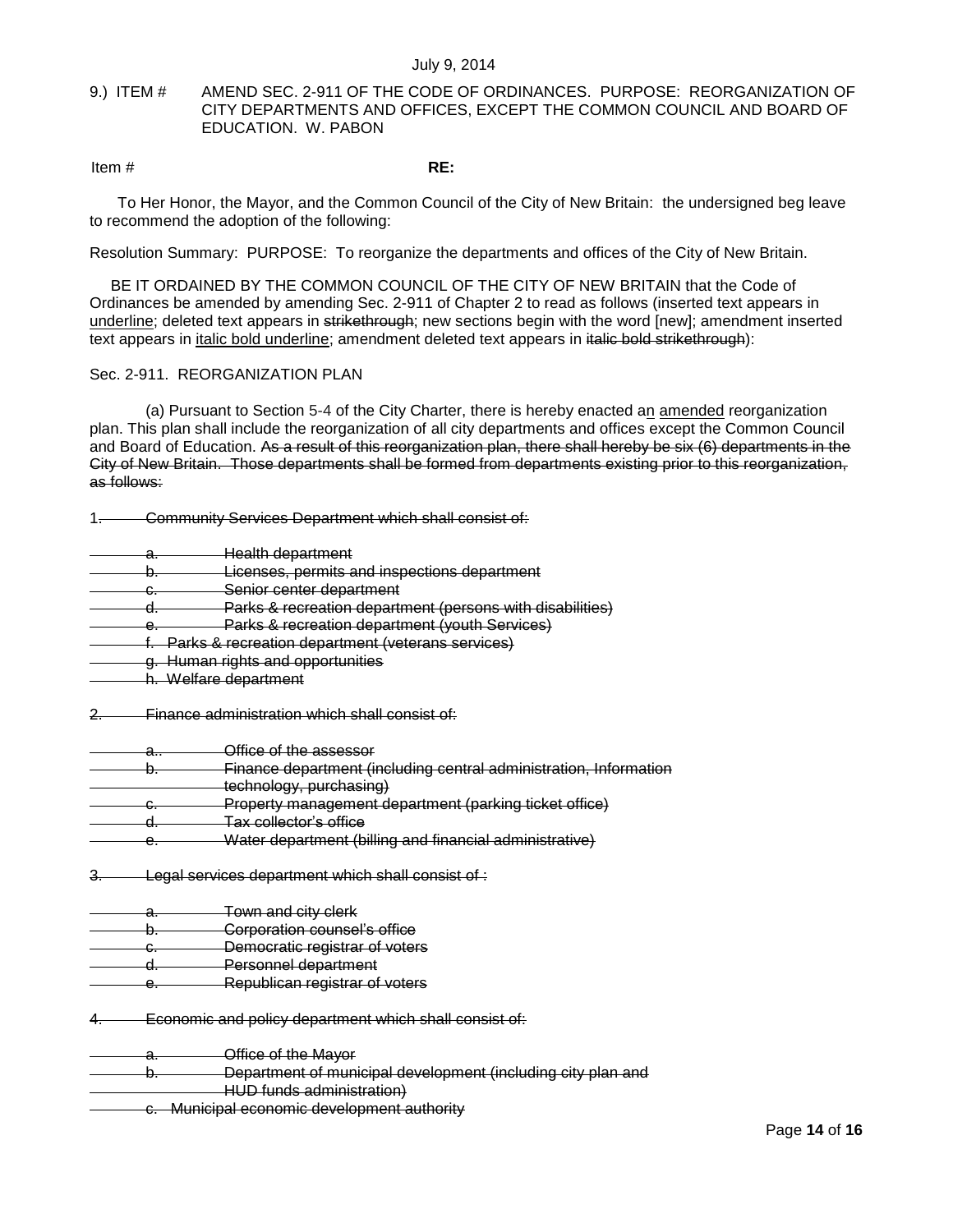- 5. Public safety department which shall consist of:
- a. Emergency management b. Fire department c. Police department d. Public safety telecommunications department
- 6. Public works department which shall consist of:

a. Park & recreation department (except persons with disabilities, youth services and veterans services and including Stanley Golf Course and Driving Range and Fairview Cemetery); b. Property management department (except parking ticket office)

- c. Public works department (including sewer operating)
- 
- d. Water department (water maintenance).
- A. Mayor
	- 1. Office of the Mayor, which shall include:
	- a. Municipal Economic Development Authority
	- 2. Corporation Counsel which shall include:
	- a. Department of Human Resources and Personnel
	- b. Human Rights and Opportunities
	- 3. Police Department
	- 4. Fire Department
	- 5. Public Safety Telecommunications Department
	- 6. Public Works Department, which shall include:
	- a. Administrative Services
	- b. Field Services & Parks Division, which shall include:
	- a. Stanley Golf Course maintenance
	- b. Cemetery maintenance
	- c. Fleet and Facilities Division
	- d. Water & Sewer Division
	- 7. Recreation and Community Services Department, which shall include:
	- a. Recreation Division, which shall include:
		- a. All recreation programming
		- b. Stanley Golf Course operations
		- c. Cemetery operations
	- b. Community Services Division, which shall include:
		- a. Youth & Family Services
		- b. Persons with Disabilities
		- c. Veterans Services
		- d. Fair Housing
	- c. Senior Center
	- 8. Finance Department, which shall include:
	- a. Central Administration, which shall include:
		- a. Treasury & Accounting Functions
		- b. Budget & Capitol Projects
		- c. Water/Sewer Billing & Assessments
		- d. Purchasing & Risk Management